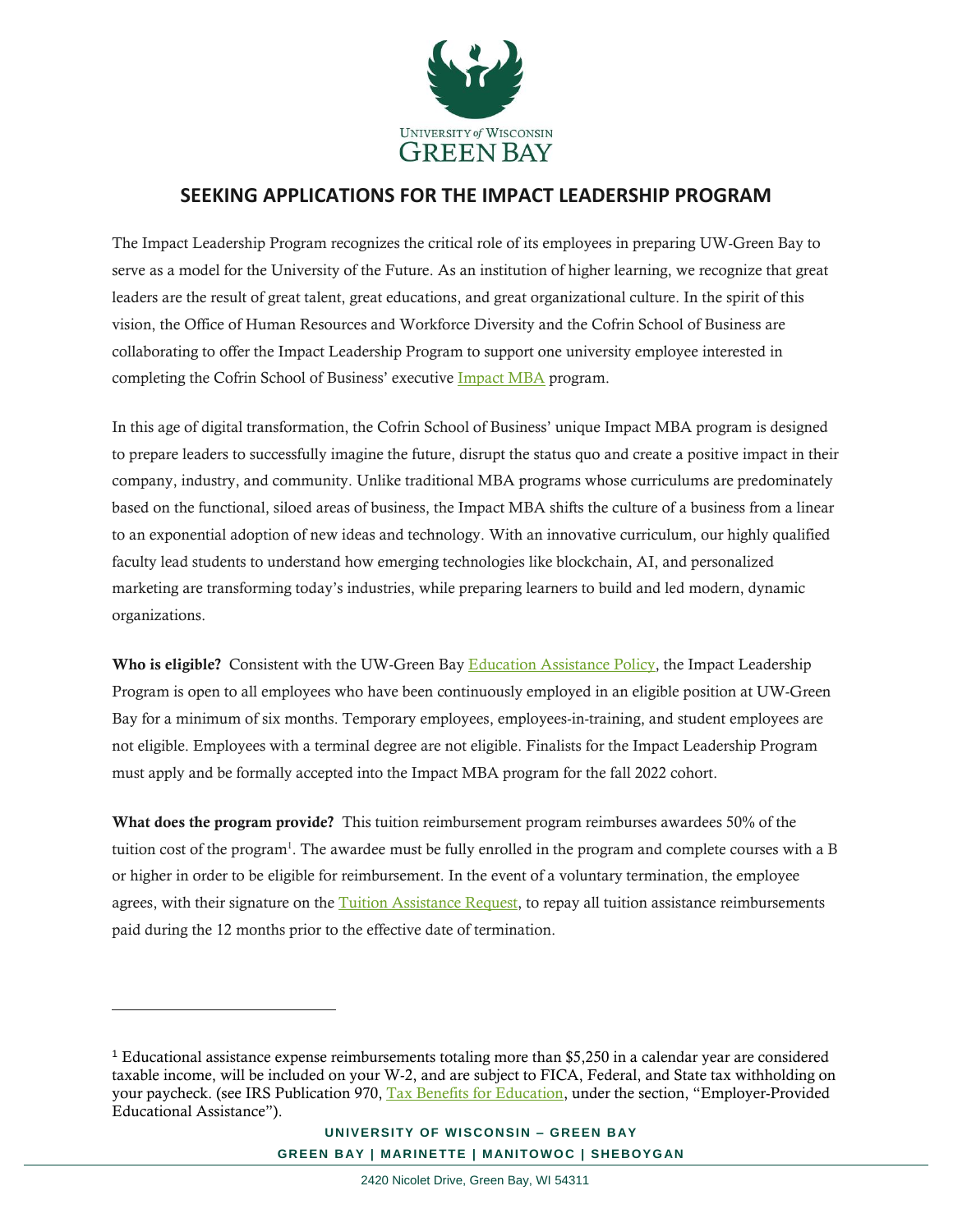

## Application Process:

- HR and the Cofrin School of Business will send out a joint solicitation for applications (e.g. mail chip, log, etc.)
- If there are more than four applicants, they will be initially reviewed by the Vice Chancellors and Chancellor to identify the four top candidates based on a predetermined set of criteria.
- The four finalists will be notified of their status and informed that they must now formally apply to the Impact MBA program, with the Graduate Studies Office CCed to notify them of the identity of the four finalists.
- The Impact MBA review committee will evaluate the applicants and determine or deny admission to the program through the normal Graduate Studies admission process.
- The Graduate Studies Office will notify the Vice Chancellors and Chancellor of the admission status of the four finalists.
- The Vice Chancellors and Chancellor will notify the Cofrin School of Business of the top Finalist, will issue a congratulatory letter in partnership with participating areas (e.g. HR, B&F, or Chancellor's Office), and will request the formal acceptance or decline of the award.
- A campus release is issued in the LOG or Insight recognizing the awardee and acknowledging the Cofrin School of Business and partner divisions in their support of the award.
- Prior to the start date of each session, the selected employee will complete a Tuition Assistance [Request](https://www.uwgb.edu/UWGBCMS/media/hr/forms/TuitionAssistanceRequest.docx?ext=.docx) and submit through the authorization chain for approval. The employee will pay for all tuition at the start of the session, and reimbursements will be made after each session dependent upon successful completion of the coursework and submission of required documentation.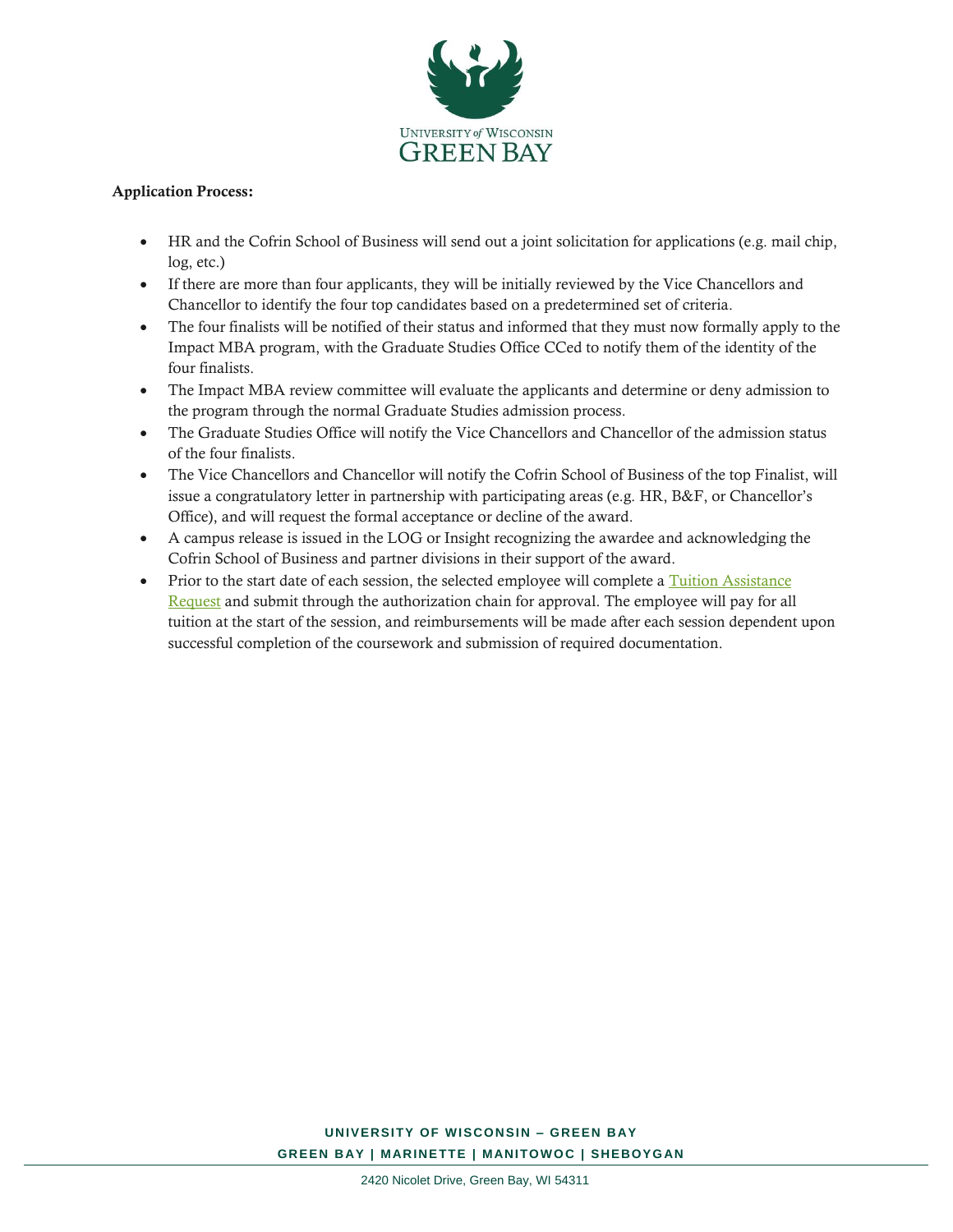

## **IMPACT LEADERSHIP PROGRAM**

| Employee                  |  |
|---------------------------|--|
| Employee Name:            |  |
| Date:                     |  |
| Title:                    |  |
| Department:               |  |
| Supervisor:               |  |
| Why are you interested in |  |
| the Impact MBA program    |  |
| (required):               |  |

**Supervisor (complete and submit to Area Leader)**

Supervisor Comments

(required):

| <b>Signatures</b>                  |      |
|------------------------------------|------|
|                                    |      |
| Supervisor                         | Date |
|                                    |      |
| Dean/Division Head (if applicable) | Date |
|                                    |      |
| Area Leader                        | Date |

| <b>Position Review</b> |        |
|------------------------|--------|
| Approved               | Notes: |
| Denied                 |        |
| Wait Listed            |        |

## **UNIVERSITY OF WISCONSIN – GREEN B AY GREEN BAY | MARINETTE | MANITOWOC | SHEBOYGAN**